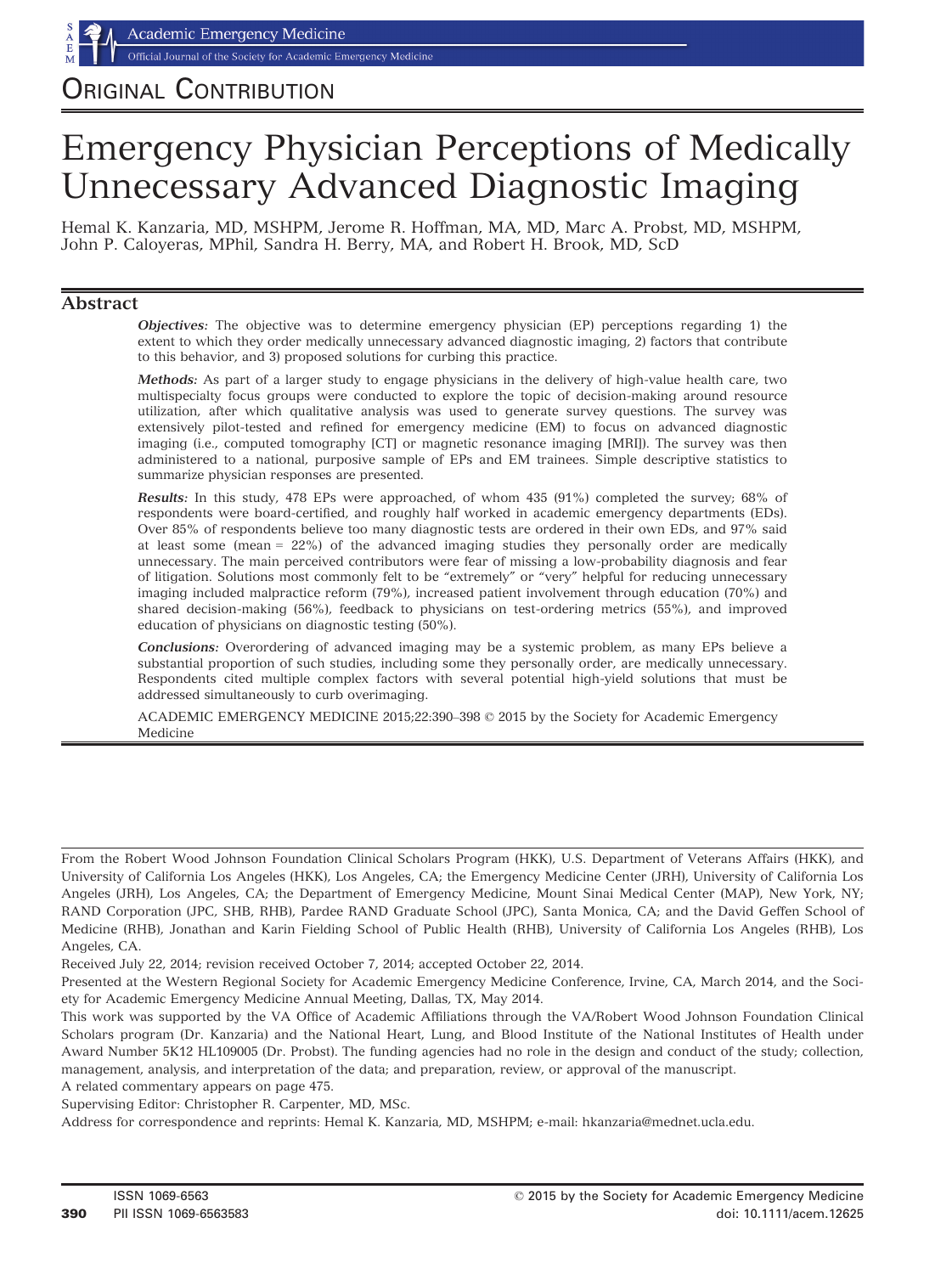While the exact contribution of emergency<br>remains controversial,<sup>1–5</sup> emergency medi-<br>cine (EM) is one of the high-cost clinical settings far care to U.S. national health expenditures cine (EM) is one of the high-cost clinical settings far exceeding its sustainable growth rate target. $6$  Within EM there is significant variation in test-ordering rates.<sup>7–</sup> <sup>10</sup> and there has been a tremendous increase in utilization of advanced imaging despite little evidence to suggest associated improvement in patient outcomes.<sup>11-15</sup> The etiology of this increase is likely multifactorial and may include malpractice fear,  $16.17$  desire for diagnostic certainty,<sup>18</sup> lack of or inconsistent clinical decision instruments,18–<sup>20</sup> poor adoption of such decision instruments,<sup>21,22</sup> inadequate training in evidenced-based medicine, $e^{23,24}$  slow knowledge translation, $e^{25}$  perverse financial incentives, $26$  requests of consulting and referring physicians,<sup>27,28</sup> and increased practice intensity and overall complexity of emergency care.<sup>28,29</sup> Regardless of etiology, there has been a strong push within EM to counter this behavior to provide high-value, costconscious care.1–5,30

Despite the current nationwide effort to improve value in health care, viewpoints of frontline practicing clinicians on how to achieve better health and decreased costs remain largely unknown.<sup>31</sup> Most physicians agree that they should take a greater role in reducing unnecessary tests,<sup>32</sup> but little is known about the extent to which the typical emergency physician (EP) believes unnecessary diagnostic testing occurs in his or her practice setting or what solutions, if any, she or he feels would help mitigate this practice. Such information is crucial to achieving high-value care and may be especially helpful in light of the upcoming 2015 Academic Emergency Medicine (AEM) consensus conference on diagnostic imaging.

We aimed to determine EP perceptions regarding 1) the extent to which they and their colleagues order medically unnecessary advanced diagnostic imaging, 2) factors that contribute most to this behavior, and 3) solutions that would be most effective at curbing this practice.

# <u>methods in the second second</u>

#### Study Design and Population

This was a cross-sectional survey study, approved by the RAND Corporation Institutional Review Board (IRB). The final survey was administered to a nationally distributed, purposive sample of EPs recruited at four EM conferences and 15 distinct ED group meetings (faculty meetings, residency conferences, and community ED departmental meetings) between March and August 2013. The initial sampling approach was based on convenience, in that the investigators reached out to gain the permission of academic ED leaders in California with whom they were familiar. This was followed by a purposive sampling approach to recruit both community EPs and non-California EPs. Leaders of community EDs in California, as well as of EDs in other parts of the country, with whom the investigators had some familiarity, were approached for permission to administer the survey. The four conferences were selected in a similar fashion, to provide a geographic balance of academic and community providers. Conference planning committees of both academic and continuing medical education conferences were contacted about the study; all conferences took place in California, but had attendees from throughout the country. Physicians practicing clinically in U.S. EDs, including those training in U.S. Accreditation Council for Graduate Medical Education–approved EM residency programs, were eligible for participation.

### Survey Development and Administration

As part of a larger, ongoing, RAND Corporation study on engaging physicians in the delivery of high-value health care, we conducted two preliminary multispecialty focus groups of nine physicians each, to explore the topic of decision-making around resource utilization. One focus group consisted of generalists and included family physicians, pediatricians, internists, and obstetrician/gynecologists, while the other consisted of a diverse group of specialists, including an anesthesiologist, a neurologist, surgeons, an EP, a radiologist, and internal medicine subspecialists. All participants were from the greater Los Angeles area, recruited by a focus group firm on behalf of the RAND Corporation, and paid for their participation. Participants included a mix of academic and community providers. We used qualitative analysis of the focus groups to refine and modify preliminary survey questions.

For survey refinement, we gained permission from physician executive leadership (e.g., the chief medical officer, chairman of the medical executive board, chancellor, and/or dean) of two health systems in the southern region of the country to pilot test the initial survey items among physicians practicing within those systems. The physician executive leaders within each system sent an e-mail to all full-time physicians working at their institutions endorsing the survey and requesting participation. The e-mail contained an electronic link to the initial pilot survey, which was held on a secure RAND Corporation–based electronic server. Both the email and the home page of the Web-based survey contained the relevant IRB study information. Of the 184 physicians who completed the pilot survey, 15 self-identified as EPs.

The survey tool was then further adapted specifically for EM using a two-stage process similar to methods recommended or used in previous studies of related topics.17,32–<sup>34</sup> The first stage included reviews and iterative input from eight physician experts known for their work on resource utilization and decision-making within EM. The physician experts were selected largely based on convenience in that they were either working at institutions with which the investigators had professional relationships or recommended by one of the other experts; in addition, all of these physician experts had published on the topic of resource utilization in EM. Opinions about both the survey itself and the sampling technique were elicited. Feedback on overall survey topics and wording was incorporated into a revised tool, adapting existing measures whenever possible. Next, the survey was pilot tested on 12 EPs practicing across six different emergency departments (EDs) that included academic, community, safety-net, and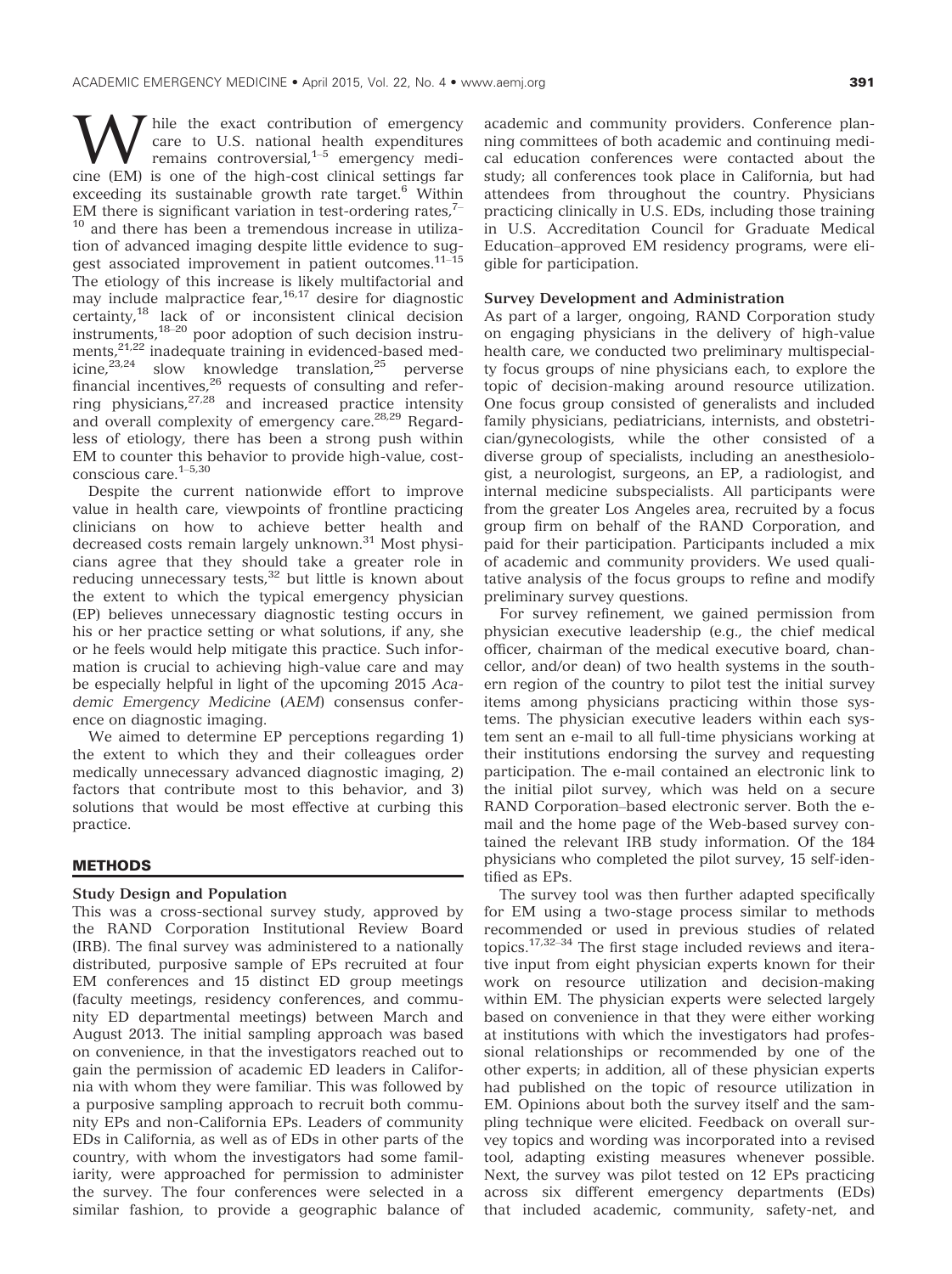government-owned practice settings. Based on this multistage process, the survey was further refined to focus on medically unnecessary advanced diagnostic imaging (i.e., computed tomography [CT] and magnetic resonance imaging [MRI]), and the term "medically unnecessary study" was defined for participants as "a study you would not order if you had no external pressures and were only concerned with providing optimal medical care."

The final survey (see Data Supplement S1, available as supporting information in the online version of this paper) was a 19-item questionnaire that asked EPs to quantify how frequently they perceived there to be 1) resource overuse of any or all diagnostic tests in their own EDs, 2) overuse of advanced diagnostic imaging (i.e., CT or MRI) in specific clinical scenarios, and 3) use of "medically unnecessary" advanced diagnostic imaging in their personal practices and the practices of members of their groups. Questions incorporated fivepoint Likert-type scales (i.e., "much too few" to "much too many") used in prior surveys on similar topics.<sup>33</sup> EPs were asked to identify factors they believe contribute most to unnecessary imaging and solutions that would be most helpful in mitigating this practice. Demographic and practice-setting data were collected for each EP.

After respondents completed a paper-based questionnaire, a trained research assistant (RA), blinded to the study hypotheses, entered the data according to a defined protocol. Ten percent of the completed questionnaires were randomly selected and double-checked, with less than 0.03% error rate.

The study primary investigator (PI) or RA attended each department or residency meeting at a prespecified time and read the oral consent form (see Data Supplement S2, available as supporting information in the online version of this paper) to the group of providers at the site. At conferences, the study PI or RA engaged potential participants individually based on a directed script (Data Supplement S3, available as supporting information in the online version of this paper). Eligible providers who agreed to participate in the study were then given the survey to complete and return. To standardize survey administration across different sites, the PI and RAs followed a scripted response to frequently asked questions if they arose (see Data Supplement S4, available as supporting information in the online version of this paper). Physicians were given a \$5 coffee card in appreciation of their participation.

### Data Analysis

We present descriptive statistics of survey responses for the entire cohort and (in the online-only supplement) descriptive grouped comparisons of outcomes by physician characteristics (i.e., age, sex, clinical experience, and board certification) and systems characteristics (i.e., practice setting, geographic location, and compensation method). We included several potentially distinct cohorts in our sample frame, including board-certified compared to non–board-certified physicians, physicians who were or were not practicing in California, and community compared to academic physicians. We stratified our analyses by these subgroups to assess

similarities and differences in self-reported outcomes. However, given the nonrepresentative sample of EPs, we report only simple descriptive statistics, as it would be misleading to perform any statistical comparison testing  $(e.g., t-tests).$ <sup>35</sup> All analyses were conducted using Stata 13.0.

# <u>results in the second second</u>

We approached 478 EPs from 29 U.S. states in a nonrandom fashion, of whom 435 met inclusion criteria and completed the survey, for a response rate of 91%. Most respondents had been practicing EM for more than 10 years and were board-certified in the specialty. Salaried physicians and physicians practicing in California were overrepresented, while academic and community physicians were equally represented (Table 1).

Over 85% of EPs believed patients in their own EDs received too many diagnostic tests (e.g., blood tests, urine tests, imaging) in general (Figure 1). A similar left-skewed histogram was seen for each of the specific advanced imaging related clinical scenarios presented in the survey except for "Head CT for moderate head injury–GCS 10–with no intoxication" (see Data Supplement S5, available as supporting information in the online version of this paper). Almost all respondents (97%) acknowledged personally ordering at least some medically unnecessary imaging (CT or MRI) and, on average, acknowledged doing this to a similar, although slightly smaller degree (22% vs. 27%), than they felt was true of colleagues in their own groups (Figure 2). Selfperceived unnecessary ordering was slightly associated

Table 1

Characteristics of Participating Emergency Physicians ( $n = 435$ )

| Demographics                             | Number (%)*    |
|------------------------------------------|----------------|
| Age (yr), mean (range)                   | 42.2 (26-71)   |
| Female sex                               | 134 (30.8)     |
| Clinical experience                      |                |
| Years of clinical practice, mean (range) | 13.7 (0.75-45) |
| Board-certified in EM                    | 296 (68.4)     |
| Practice location                        |                |
| California                               | 296 (68.2)     |
| Pennsylvania                             | 33(7.6)        |
| Connecticut                              | 27(6.2)        |
| Arizona                                  | 16(3.7)        |
| Other <sup>+</sup>                       | 62 (14.3)      |
| Practice typet                           |                |
| Academic ED                              | 207 (50.6)     |
| <b>Community ED</b>                      | 202 (49.4)     |
| Group-based HMO                          | 82 (18.9)      |
| Reimbursement method §                   |                |
| Salary                                   | 301(69.2)      |
| Hourly wage                              | 67 (15.4)      |
| Fee-for-service                          | 34 (7.8)       |
| Bonuses based on productivity            | 50 (11.5)      |

HMO = health maintenance organization.

\*Unless otherwise noted.

†Physicians from 25 other U.S. states completed the survey. ‡An ED was considered academic if it was fully staffed by EM residents-in-training. §Some respondents indicated multiple reimbursement methods.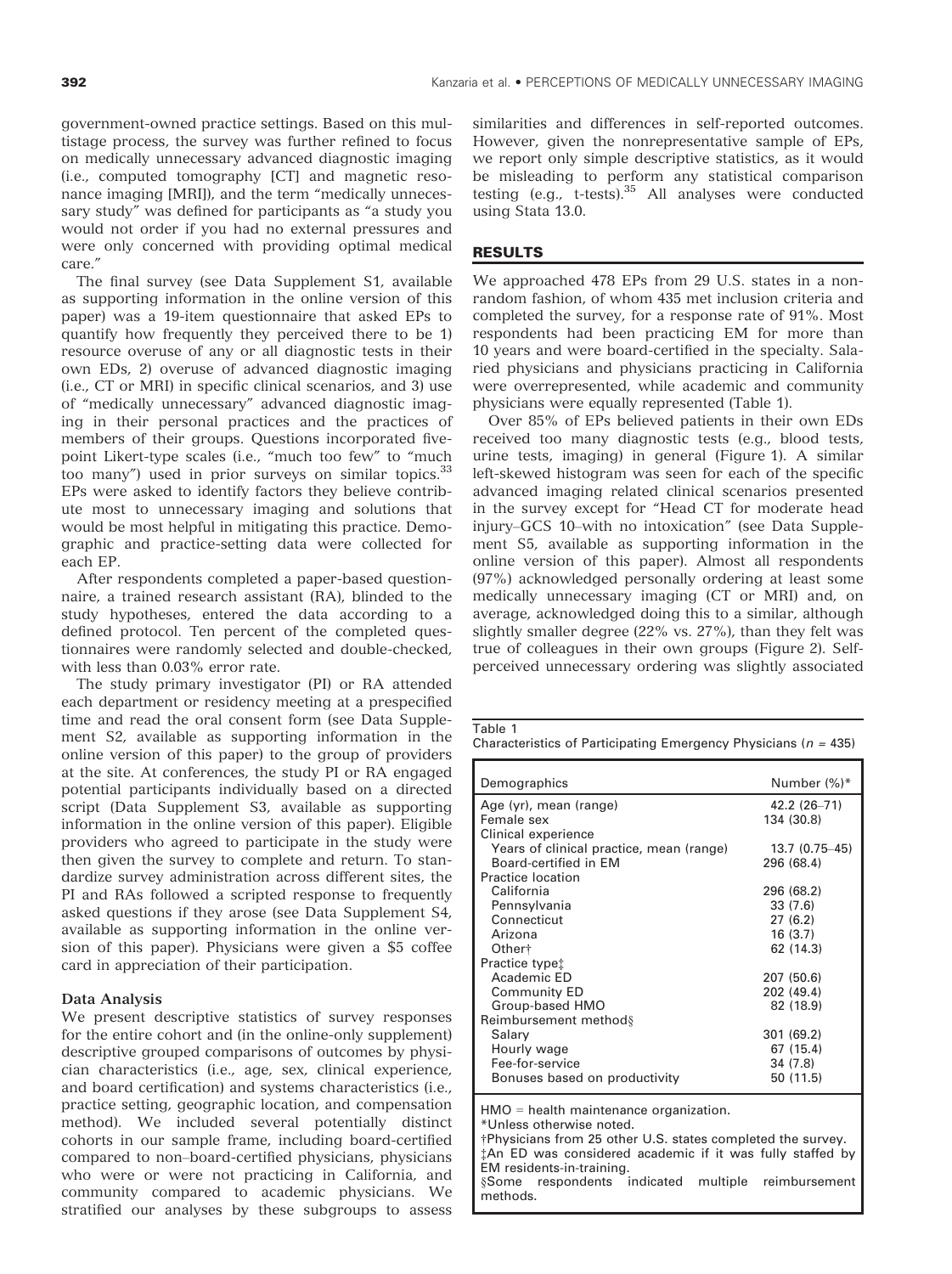

Figure 1. Emergency physicians perception of diagnostic test utilization. The exact wording of the corresponding question was as follows: "Thinking about all the diagnostic tests patients in your emergency department (ED) receive, overall do they receive ...".



Figure 2. Emergency physicians perception of self-versus colleague CT/MRI ordering behavior. The dashed line is a theoretical line where self- versus colleague-perceived CT/MRI ordering behavior is equivalent. The solid line is the best-fit line of the actual data with a surrounding 95% confidence interval (shaded area).

with physician practice location and type of practice setting; specifically, physicians practicing in California (20% vs. 26%) and within a group-based health maintenance organization (18% vs. 25%) perceived themselves to order fewer unnecessary advanced imaging studies compared to their counterparts (see Data Supplement S6, available as supporting information in the online version of this paper).

The main perceived contributors to medically unnecessary image-ordering behavior were fear of missing a low-probability diagnosis and fear of litigation. From a list of eight options, which also allowed respondents to write in a separate reason of their own choosing, these two factors were the most often selected as "almost always a reason" or "often a reason" (Table 2). The most frequent  $(n = 21)$  written-in response referred to the request of a non-EP (e.g., referring, consulting, or admitting physician). The overwhelming majority (97%) of respondents perceived that increased personal reimbursement was rarely or never a contributor to the ordering of unnecessary imaging studies.

Solutions most commonly felt to be "extremely" or "very" helpful for reducing medically unnecessary imaging included malpractice reform (79%), increased patient involvement through education (70%) and shared decision-making (56%), physician feedback on test-ordering metrics (55%), and improved education of physicians on diagnostic testing (50%; Table 3). The most frequent  $(n = 4)$  written-in solution was related to encouraging societal change away from a perceived "no-miss" attitude.

#### **DISCUSSION** <u>Discussion in discussion in discussion in discussion in discussion in discussion in discussion in discussion in </u>

A recent Institute of Medicine committee estimated that \$210 billion is wasted annually on excess health care services, which could be prevented by eliminating unnecessary tests, procedures, and treatments.<sup>36,37</sup> In this large, national, purposive survey, most respondents perceived that too many diagnostic tests are ordered in their own EDs. With the recent call to action in EM for the development of quality measures that encourage more efficient use of CT and MRI,<sup>38</sup> and the upcoming AEM consensus conference on optimizing diagnostic imaging utilization, understanding frontline physician insights and beliefs on solving such issues is critical to reliably achieving high-quality, cost-conscious care.30,31,39 Moreover, if physicians are not involved in crafting patient-centered efforts at rational test ordering, others might step in with less sensitivity to maintaining or improving quality of care.<sup>40,41</sup>

The most striking finding of our study is that the overwhelming majority of the EPs we asked believed that they and their colleagues order a substantial amount of medically unnecessary imaging. Although the physicians we queried may not be representative of EPs at large, the degree to which they endorsed this as an issue suggests that this feeling is, at the very least, far from uncommon. Furthermore, this belief about resource utilization is almost certainly not unique to  $EPs$ ,  $33,42$  and given the influence of social desirability bias, their responses suggest that the problem may be even greater than identified here.

Our results demonstrate that overimaging is not a problem related to lack of insight on the part of individual physicians, but rather a systemic problem, where doctors feel they are under so much pressure to order studies that they engage in a behavior that they themselves believe may be wrong. Fixing this, then, must surely involve addressing those contributing external pressures. Our respondents identified multiple elements of the practice environment as driving overimaging, suggesting that no isolated approach to curbing this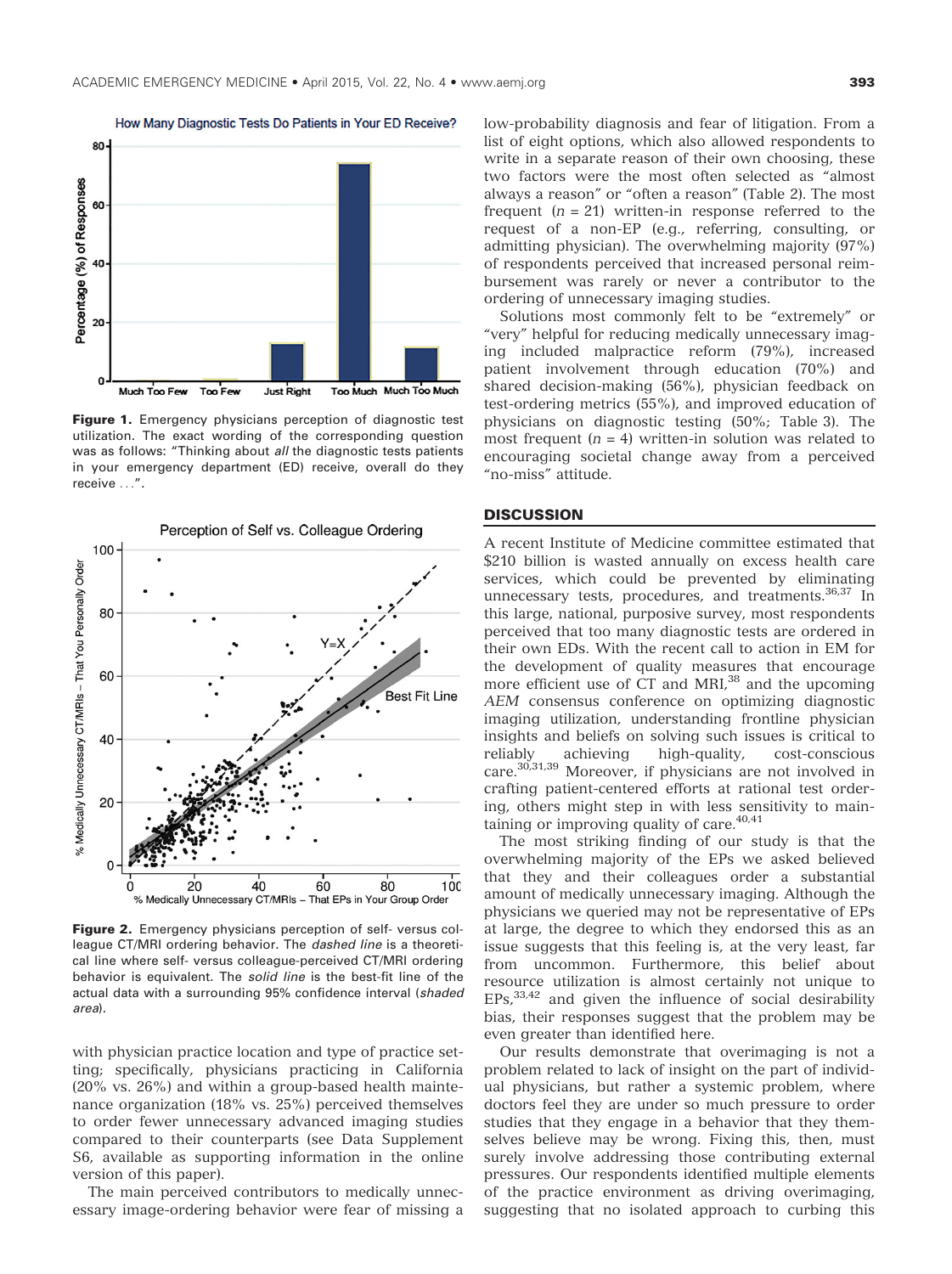#### Table 2

Perceived Largest Contributors to Ordering Medically Unnecessary Advanced Imaging\*

| <b>Perceived Contributors</b>                                                                                                                      | Almost Always or Often a<br>Reason | Sometimes a<br>Reason | Rarely or Almost Never a<br>Reason |
|----------------------------------------------------------------------------------------------------------------------------------------------------|------------------------------------|-----------------------|------------------------------------|
| Fear of missing a diagnosis, even if there is a low<br>likelihood                                                                                  | 299 (68.9)                         | 110 (25.3)            | 25(5.8)                            |
| Avoidance of potential malpractice issues                                                                                                          | 279 (64.3)                         | 120(27.6)             | 35(8.1)                            |
| Patient or family expectations                                                                                                                     | 172 (39.7)                         | 198 (45.7)            | 63 (14.6)                          |
| Standard practice in medical group or among<br>closest colleagues                                                                                  | 167 (38.5)                         | 153 (35.2)            | 114 (26.3)                         |
| Standard practice in EM                                                                                                                            | 151 (34.9)                         | 189 (43.6)            | 93(21.5)                           |
| The test saves time                                                                                                                                | 102(23.6)                          | 172 (39.7)            | 159 (36.7)                         |
| Administrative pressure to increase group<br>reimbursement                                                                                         | 6(1.4)                             | 16(3.7)               | 410 (94.9)                         |
| Increase personal reimbursement                                                                                                                    | 3(0.7)                             | 10(2.3)               | 419 (97.0)                         |
| Data are reported as number (%).<br>$EM =$ emergency medicine.<br>*Respondents were also offered an "other" category to write in additional ideas. |                                    |                       |                                    |

### Table 3

Solutions Perceived to be Most Helpful to Reduce Unnecessary Advanced Imaging\*

|                                                                                  | Extremely or | Somewhat   | Not Very Helpful or |
|----------------------------------------------------------------------------------|--------------|------------|---------------------|
| <b>Potential Solution</b>                                                        | Very Helpful | Helpful    | Not Helpful at All  |
| Reform malpractice                                                               | 343 (78.9)   | 77 (17.7)  | 15(3.4)             |
| Educate patients and families                                                    | 304 (69.9)   | 109(25.1)  | 22(5.0)             |
| Involve patients more in shared decision-making surrounding diagnostic           | 242 (55.9)   | 156 (36.0) | 35(8.1)             |
| testing for low-probability clinical outcomes                                    |              |            |                     |
| Provide feedback to physicians on test ordering behavior compared to             | 238 (54.8)   | 163 (37.6) | 33(7.6)             |
| peers in same practice                                                           |              |            |                     |
| Improved education of physicians on diagnostic testing                           | 218 (50.2)   | 157 (36.2) | 59 (13.6)           |
| Staff the department to allow more time for clinical evaluation                  | 170 (39.7)   | 157 (36.7) | 101(23.6)           |
| Create and disseminate voluntary quidelines for when to order studies in         | 165 (37.9)   | 190 (43.7) | 80 (18.4)           |
| specific clinical scenarios                                                      |              |            |                     |
| Eliminate financial incentives to physicians to order the test                   | 141 (32.7)   | 103 (23.9) | 187 (43.4)          |
| Implement computer decision support to assist physicians                         | 109(25.2)    | 171 (39.5) | 153 (35.3)          |
| Limit reimbursement to only studies that meet guidelines                         | 90(20.7)     | 83 (18.9)  | 262 (60.4)          |
| Offer financial incentives to physicians who order fewer studies                 | 76 (17.5)    | 106(24.4)  | 252 (58.1)          |
|                                                                                  |              |            |                     |
| Data are reported as number (%).                                                 |              |            |                     |
| *Respondents were also offered an "other" category to write in additional ideas. |              |            |                     |

issue will succeed. Consistent with what others have found, addressing multiple aspects of this problem simultaneously will be required. $43,44$ 

Fear of malpractice was one of the most frequently cited contributing factors, and tort reform was most commonly endorsed as the solution with the greatest potential to curb overimaging. Defensive medicine due to perceived medicolegal liability is widespread $17,45$  and has been linked with higher imaging use and health care costs.16,17,45–<sup>48</sup> While some have advocated that tort reform should be central to policies aimed at reducing excessive medical spending,  $45,49$  studies evaluating the effect of actual reform efforts have demonstrated a limited effect on cost reduction and physician behavior.46,49–<sup>54</sup> However, given the high malpractice concern among physicians in our sample and others, $17,45,51$  we believe that although tort reform would not be sufficient to eliminate overuse, $54$  it may be a necessary initial step. As long as the specter of liability is so prevalent, it may be difficult to convince EPs to change their practice patterns. At the same time, it would be useful to educate EPs that the actual risk posed by legal liability is likely lower than the perceived risk, which may allay these fears.17,51

Respondents cited tort reform as the most important solution to reducing unnecessary imaging, but they endorsed concern about missing a low-probability diagnosis as the most substantial driver of overimaging. While two single-center studies failed to find a relation between stress due to uncertainty, on the one hand, and increased testing in ED patients, on the other, both were underpowered, and thus their findings cannot be considered definitive.<sup>9,55</sup> Others have argued that the role of uncertainty in clinical decision-making affects physician practice variation, and we endorse this view.56 We believe that the existing desire in modern U.S. health care, to minimize and even eliminate any diagnostic uncertainty, is a primary contributor to our current, resource-intensive approach.5,32,57,58 While this professional culture may be well-intentioned, in the case of advanced imaging it has not only failed to improve patient outcomes, $11-\frac{15}{15}$  but has also led to overdiagnosis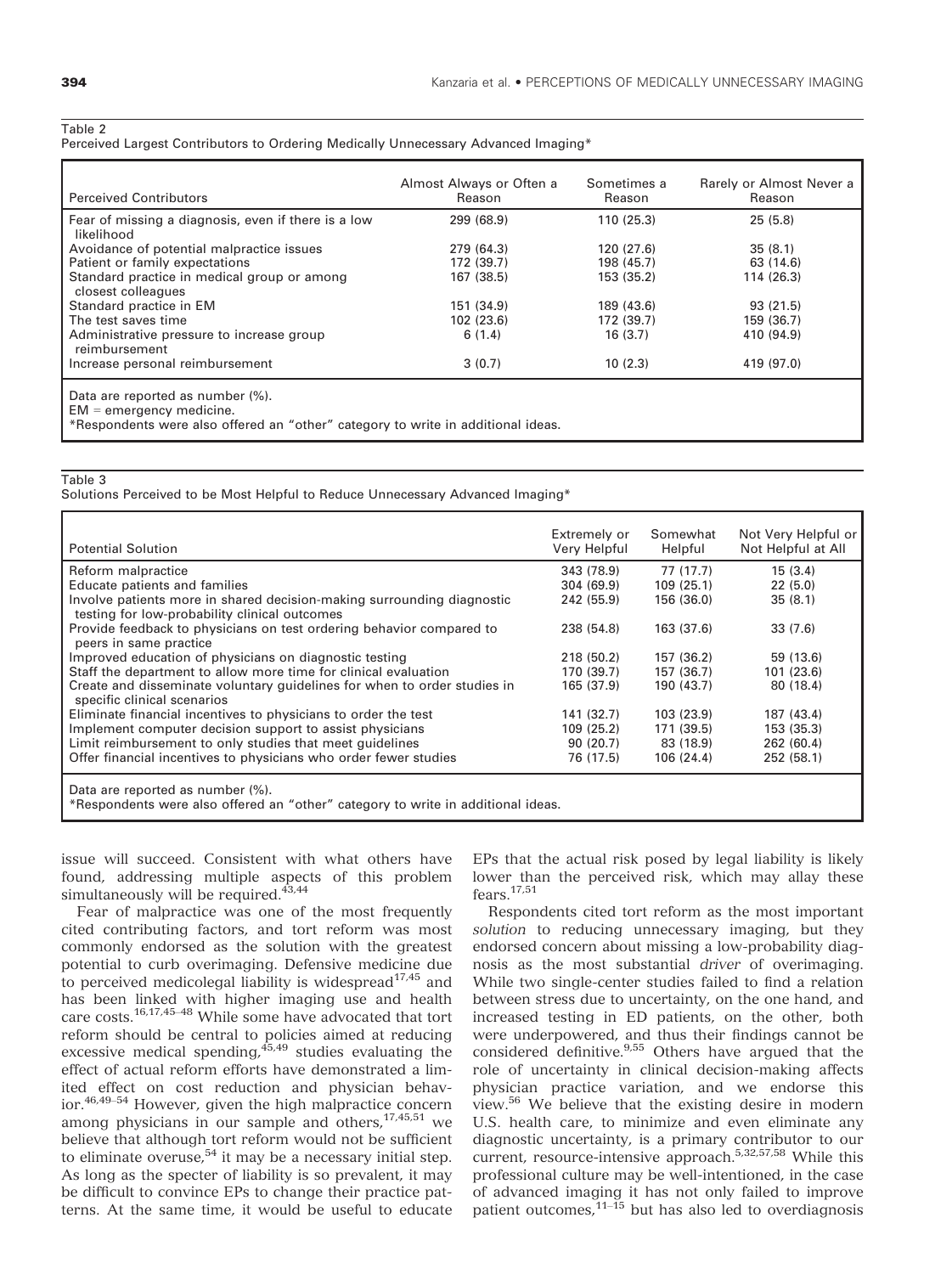and overtreatment, resulting in substantial harm.5,42,59 Physicians in our sample clearly acknowledged their fear of uncertainty, and most felt that improved training on diagnostic testing would be helpful. Toward this end, some excellent resources are available to EPs, including AEM Evidence-Based Diagnostics section, EvidenceBased Emergency Care textbook,<sup>60</sup> and [www.thentt.com](http://www.thentt.com) Web site, which provide systematic approaches to understanding diagnostic test utility for common ED diagnoses.

The value of any diagnostic test, including but not restricted to imaging, is in large part to resolve clinical uncertainty. It is therefore important to stress that not all tests with a "negative" result are by definition "unnecessary," nor are all "positive" tests by definition "necessary." We believe that an unnecessary test is one that—regardless of what it does or does not find—cannot be expected to change the pretest probability of disease in a clinically meaningful way. Future research should evaluate whether formal training in probabilistic reasoning could help physicians cope better with uncertainty and therefore decrease unnecessary testing.<sup>61,62</sup>

Beyond this, addressing the low tolerance for uncertainty—on the part of both physicians and patients—will clearly require addressing a number of fundamental and generally unchallenged beliefs that are widespread in our society, including the perceived wisdom about error as the cause of any bad outcome, omission as a far greater danger than commission, the ability of technology to solve all problems, benefit (but not harm) from information gathering of any kind, and certainty that "catching things early" is beneficial.<sup>58</sup> We are hopeful that the efforts such as those surrounding the "Preventing Overdiagnosis" conference may help start to address such myths.<sup>42</sup>

Physicians in our sample also frequently identified increased patient engagement and physician feedback on test-ordering behavior as solutions to overimaging. Increased involvement of ED patients in a shared decision-making process has in fact been shown to improve patient satisfaction and decrease utilization without causing patient harm.63,64 Prior studies have found that almost all ED patients express a strong desire to receive medical information irrespective of acuity,<sup>65</sup> but it remains unclear if EPs feel this tool could be routinely incorporated into their practice and if this would actually result in decreased health care costs.<sup>66</sup> Future studies should further evaluate ways to appropriately incorporate shared decision-making in emergency care with the goal of reducing overuse. Finally, while benchmarking based on simple auditing and feedback would not address appropriateness, it may help inform the discussion on methods to reduce both overuse and underuse.<sup>67</sup> Like other physicians, $33$  respondents in this study stated that they were amenable to, and interested in, receiving practice feedback on test-ordering metrics; rapid-cycle feedback has recently been advocated by leaders in emergency care as a method for increasing value in EM.<sup>5</sup>

# <u>Limitation in the second second</u>

While we attempted to include a wide range of EPs in terms of geographic location, type of practice, and clinical experience, we cannot state that our cohort is representative of EPs in general. Especially with our strong geographic bias, in that about two-thirds of respondents were from California, it would be inappropriate to estimate with any precision what percentage of EPs do or do not agree with the sentiments expressed by our respondents. Given the nonrepresentative nature of our sample, we have only presented simple descriptive statistics, as it would be potentially misleading to conduct hypothesis testing with statistical measures of comparison.<sup>35</sup> We did, however, capture a broad range of characteristics of U. S. EPs in our sample, and since there is no reason to imagine that our respondents are extremely atypical, the results strongly suggest that at least a nontrivial proportion of EPs believe overimaging is a significant problem. Moreover, within our sample, all subgroups indicated similar sentiments regarding overimaging, which suggests that our results are applicable to a variety of practice settings.

Second, while we attempted to follow EM-relevant methodological guidelines for survey design, $34$  it is uncertain whether or not an average EP can accurately estimate the unnecessary image ordering behavior of his/her colleagues. It is possible that because resident physicians see patients alongside multiple faculty members, they may be able to provide more accurate estimates; at the same time, however, residents may be less capable of judging medical necessity of imaging due to their relative lack of clinical experience. Additionally, self-reports of unnecessary ordering behavior may be flawed due to social-desirability and selection biases. For example, despite significant literature to support the hypothesis that financial incentives are tied to physician practice behavior,  $26,68-71$  respondents in our sample rarely acknowledged this as a contributing factor or a potential solution, regardless of their own reimbursement method. Thus certain proposed solutions, such as aligning financial incentives to reduce testing, may have been discredited due to their undesirability, while the value of more socially acceptable options, like increased patient involvement, may have been exaggerated.

Finally, the survey did not offer an exhaustive list of potential contributors to unnecessary imaging. After much deliberation during the survey development, we chose not to list a request from another (nonemergency) physician as one of the possible contributors to medically unnecessary imaging. We did this because our goal was to identify factors that were actionable by, and dependent on, the EM community alone. Several of our respondents added this independently, as an important driver of such behavior, and we suspect that this might have been selected by many if it had been listed; future efforts aimed at decreasing unnecessary imaging should also address this aspect of emergency care. The survey tool similarly did not offer an exhaustive list of potential solutions to optimize imaging use. For example, some have suggested that increased patient cost-sharing could conceivably help reduce low-yield imaging. Such an approach has the potential to result in indiscriminate reduction in utilization, however, affecting both unnecessary and necessary care. It is important to recognize that overuse and underuse are closely tied in modern American medicine, perhaps related to economic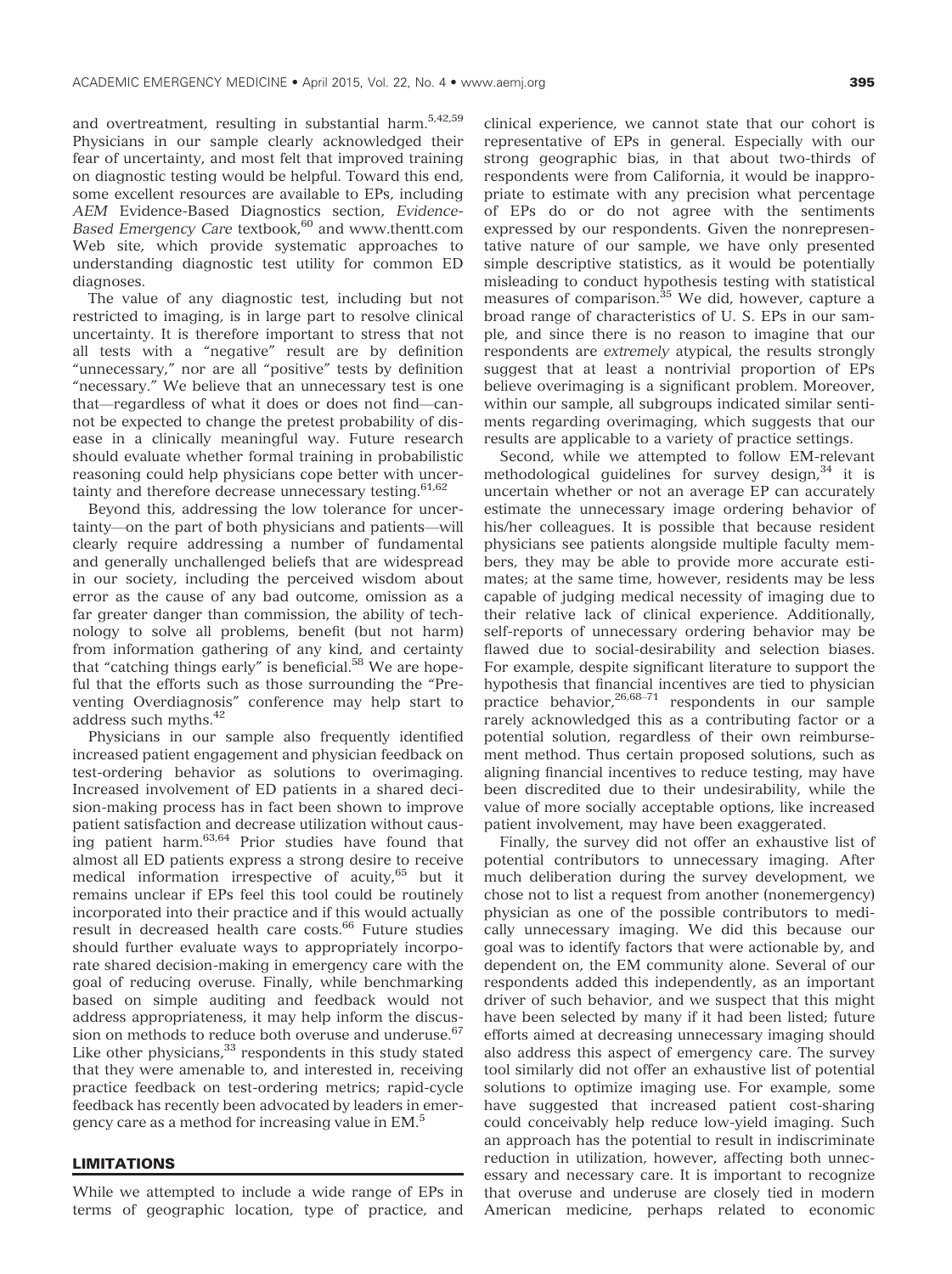drivers in the United States. Thus, endeavors to reduce unnecessary care must not be undertaken without also creating systematic safeguards to ensure the maintenance of appropriate care.72

# Concert of the concert of the concert of the concert of the concert of the concert of the concert of the concert

Understanding practicing clinician viewpoints is crucial to designing interventions aimed at achieving highvalue care. While physicians are taught that their primary responsibility is to the single patient before them, and while attention to resource stewardship can sometimes conflict with the best interests of an individual patient, we do have an obligation to the commons as well. In addition, it is easy to forget that inappropriate testing can cause medical harm—not merely in the abstract, but to individual patients. We are not aware of any prior study that has sought to identify the perceived contributors as well as practical solutions, from a physician standpoint, to the problem of overimaging. Physician respondents in our survey endorsed multiple complex factors as well as several potential high-yield solutions that must be addressed simultaneously to curb overimaging in emergency medicine.

The authors acknowledge Dustin Hoffman for his administrative support and David Schriger, MD, MPH, for his technical expertise.

#### **References** References

- 1. Lee MH, Schuur JD, Zink BJ. Owning the cost of emergency medicine: beyond 2%. Ann Emerg Med 2013;62:498–505.
- 2. Sama A. Owning the cost of emergency medicine: beyond 2%. Ann Emerg Med 2013;62:552.
- 3. Low RB, Yealy DM. Owning and reducing the cost of health care in the emergency department. Ann Emerg Med 2013;62:506–8.
- 4. Williams RM. What are the true costs of emergency department services? Ann Emerg Med 2013;62:552– 3.
- 5. Pines JM, Newman D, Pilgrim R, Schuur JD. Strategies for integrating cost-consciousness into acute care should focus on rewarding high-value care. Health Aff (Millwood) 2013;32:2157–65.
- 6. Alhassani A, Chandra A, Chernew ME. The sources of the SGR "hole". N Engl J Med 2012; 366:289–91.
- 7. Baker SR, Susman PH, Sheen L, Pan L. A comparison of test-ordering choices of college physicians and emergency physicians for young adults with abdominal pain: influences and preferences for CT use. Emerg Radiol 2010;17:455–9.
- 8. Klassen TP, Reed MH, Stiell IG, et al. Variation in utilization of computed tomography scanning for the investigation of minor head trauma in children: Canadian experience. Acad Emerg Med 2000;7:739–44.
- 9. Andruchow JE, Raja AS, Prevedello LM, Zane RD, Khorasani R. Variation in head computed tomography use for emergency department trauma patients and physician risk tolerance. Arch Intern Med 2012;172:660–1.
- 10. Raja AS, Andruchow J, Zane R, Khorasani R, Schuur JD. Use of neuroimaging in US emergency departments. Arch Intern Med 2011;171:260–2.
- 11. Broder J, Warshauer DM. Increasing utilization of computed tomography in the adult emergency department, 2000–2005. Emerg Radiol 2006;13:25– 30.
- 12. Korley FK, Pham JC, Kirsch TD. Use of advanced radiology during visits to US emergency departments for injury-related conditions, 1998–2007. JAMA 2010;304:1465–71.
- 13. Pines JM. Trends in the rates of radiography use and important diagnoses in emergency department patients with abdominal pain. Med Care 2009;47:782–6.
- 14. Goldstone A, Bushnell A. Does diagnosis change as a result of repeat renal colic computed tomography scan in patients with a history of kidney stones? Am J Emerg Med 2010;28:291–5.
- 15. Westphalen AC, Hsia RY, Maselli JH, Wang R, Gonzales R. Radiological imaging of patients with suspected urinary tract stones: national trends, diagnoses, and predictors. Acad Emerg Med 2011;18:699–707.
- 16. Baskerville JR, Herrick J. Head multidetector computed tomography: emergency medicine physicians overestimate the pretest probability and legal risk of significant findings. Am J Emerg Med 2012;30:367– 70.
- 17. Studdert DM, Mello MM, Sage WM, et al. Defensive medicine among high-risk specialist physicians in a volatile malpractice environment. JAMA 2005;293:2609–17.
- 18. Tabas JA, Hsia RY. Invited commentary–Emergency department neuroimaging: are we using our heads?: Comment on "Use of neuroimaging in US emergency departments". Arch Intern Med 2011;171:262– 4.
- 19. Stein SC, Fabbri A, Servadei F, Glick HA. A critical comparison of clinical decision instruments for computed tomographic scanning in mild closed traumatic brain injury in adolescents and adults. Ann Emerg Med 2009;53:180–8.
- 20. Smits M, Dippel DW, de Haan GG, et al. External validation of the Canadian CT Head Rule and the New Orleans Criteria for CT scanning in patients with minor head injury. JAMA 2005;294:1519–25.
- 21. Runyon MS, Richman PB, Kline JA. Emergency medicine practitioner knowledge and use of decision rules for the evaluation of patients with suspected pulmonary embolism: variations by practice setting and training level. Acad Emerg Med 2007;14:53–7.
- 22. Eagles D, Stiell IG, Clement CM, et al. International survey of emergency physicians' awareness and use of the Canadian Cervical-Spine Rule and the Canadian Computed Tomography Head Rule. Acad Emerg Med 2008;15:1256–61.
- 23. Kuhn GJ, Wyer PC, Cordell WH, Rowe BH. A survey to determine the prevalence and characteristics of training in evidence-based medicine in emergency medicine residency programs. J Emerg Med 2005;28:353–9.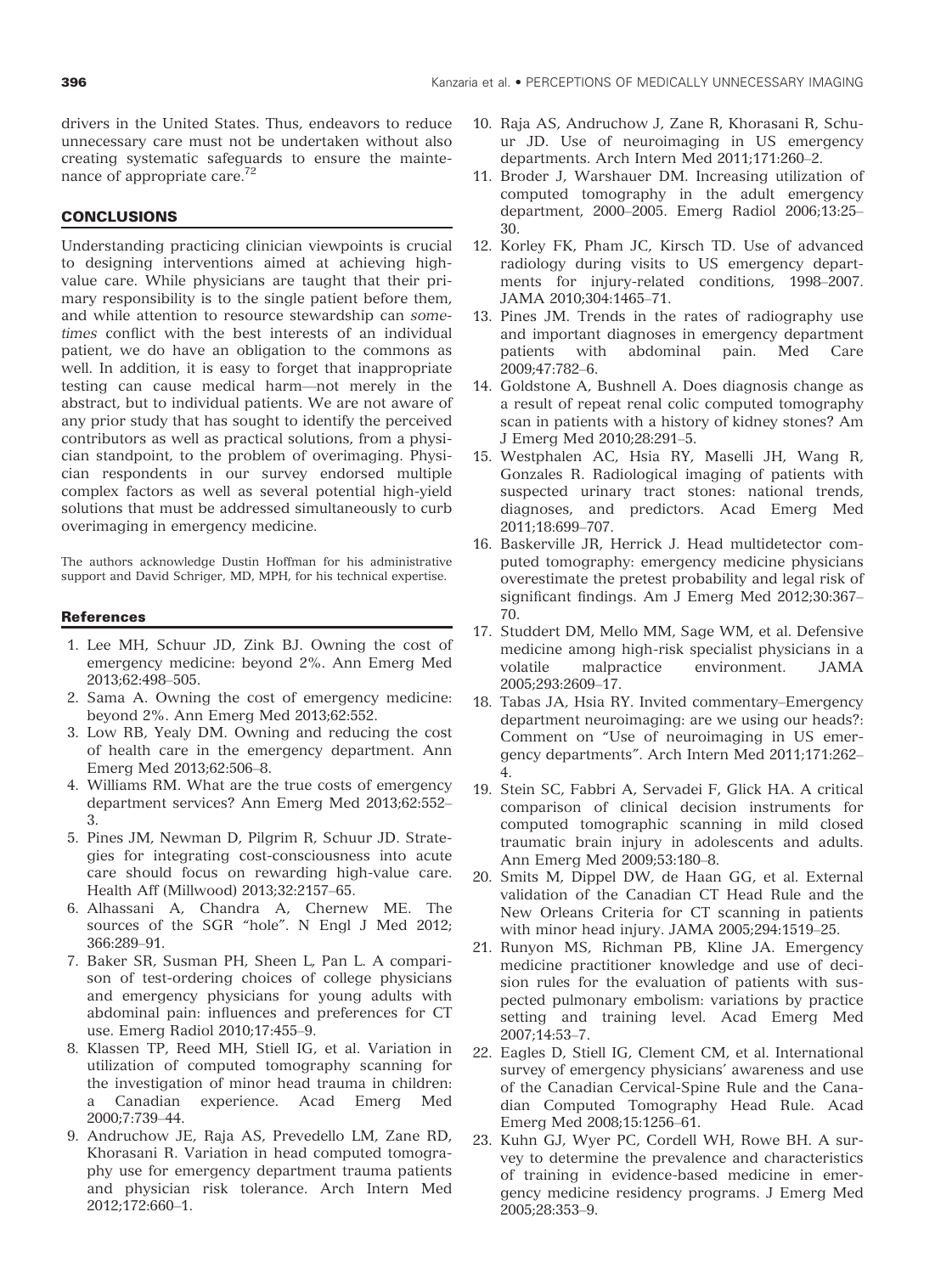- 24. Carpenter CR, Kane BG, Carter M, Lucas R, Wilbur LG, Graffeo CS. Incorporating evidence-based medicine into resident education: a CORD survey of faculty and resident expectations. Acad Emerg Med 2010;17(Suppl 2):S54–61.
- 25. Lang ES, Wyer PC, Haynes RB. Knowledge translation: closing the evidence-to-practice gap. Ann Emerg Med 2007;49:355–63.
- 26. Mitchell JM. Utilization trends for advanced imaging procedures: evidence from individuals with private insurance coverage in California. Med Care 2008;46:460–6.
- 27. Gupta M, Schriger DL, Hiatt JR, et al. Selective use of computed tomography compared with routine whole body imaging in patients with blunt trauma. Ann Emerg Med 2011;58:407–16.
- 28. Morganti KG, Bauhoff S, Blanchard JC, et al. The Evolving Role of Emergency Departments in the United States. Santa Monica, CA: The RAND Corporation, 2013.
- 29. Pitts SR, Pines JM, Handrigan MT, Kellermann AL. National trends in emergency department occupancy, 2001 to 2008: effect of inpatient admissions versus emergency department practice intensity. Ann Emerg Med 2012;60:679–86.
- 30. Schuur JD, Carney DP, Lyn ET, et al. A top-five list for emergency medicine: a pilot project to improve the value of emergency care. JAMA Intern Med 2014;174:509–15.
- 31. Kanzaria HK, Brook RH. The silent physician. J Gen Intern Med 2013;28:1389–91.
- 32. Tilburt JC, Wynia MK, Sheeler RD, et al. Views of US physicians about controlling health care costs. JAMA 2013;310:380–8.
- 33. Sirovich BE, Woloshin S, Schwartz LM. Too little? Too much? Primary care physicians' views on US health care: a brief report. Arch Intern Med 2011;171:1582–5.
- 34. Mello MJ, Merchant RC, Clark MA. Surveying emergency medicine. Acad Emerg Med 2013;20:409–12.
- 35. Rothman KJ, Greenland S, Lash TL. Modern Epidemiology: Precision and Statistics in Epidemiologic Studies, 3rd ed. Philadelphia, PA: Lippincott Williams & Wilkins, 2008.
- 36. Redberg RF. Getting to best care at lower cost. Arch Intern Med 2012;173:91–2.
- 37. Smith M, Cassell G, Ferguson B, Jones C, Redberg R. Best Care at Lower Cost: The Path to Continuously Learning Health Care in America. Washington, DC: National Academies Press, 2012.
- 38. Schuur JD, Hsia RY, Burstin H, Schull MJ, Pines JM. Quality measurement in the emergency department: past and future. Health Aff (Millwood) 2013;32:2129–38.
- 39. Hamid KS. A resident helps redesign how one institution provides emergency care. Health Aff (Millwood) 2013;32:2216–9.
- 40. Schuur JD, Brown MD, Cheung DS, et al. Assessment of Medicare's imaging efficiency measure for emergency department patients with atraumatic headache. Ann Emerg Med 2012;60:280–90.
- 41. Schuur JD, Raja AS, Walls RM. CMS selects an invalid imaging measure: deja vu all over again. Ann Emerg Med 2011;57:704–5.
- 42. Moynihan R, Doust J, Henry D. Preventing overdiagnosis: how to stop harming the healthy. BMJ 2012;344:e3502.
- 43. Bentley TG, Effros RM, Palar K, Keeler EB. Waste in the U.S. health care system: a conceptual framework. Milbank Q 2008;86:629–59.
- 44. Berwick DM, Hackbarth AD. Eliminating waste in US health care. JAMA 2012;307:1513–6.
- 45. Bishop TF, Federman AD, Keyhani S. Physicians' views on defensive medicine: a national survey. Arch Intern Med 2010;170:1081–3.
- 46. Baicker K, Fisher ES, Chandra A. Malpractice liability costs and the practice of medicine in the Medicare program. Health Aff (Millwood) 2007; 26:841–52.
- 47. Wong AC, Kowalenko T, Roahen-Harrison S, Smith B, Maio RF, Stanley RM. A survey of emergency physicians' fear of malpractice and its association with the decision to order computed tomography scans for children with minor head trauma. Pediatr Emerg Care 2011;27:182–5.
- 48. Mello MM, Chandra A, Gawande AA, Studdert DM. National costs of the medical liability system. Health Aff (Millwood) 2010;29:1569–77.
- 49. Emanuel E, Tanden N, Altman S, et al. A systemic approach to containing health care spending. N Engl J Med 2012;367:949–54.
- 50. Congressional Budget Office. Letter to the Honorable Orrin G. Hatch: CBO's analysis of the effects of proposals to limit costs related to medical malpractice ("tort reform"). Available at: [http://www.cbo.gov/](http://www.cbo.gov/sites/default/files/cbofiles/ftpdocs/106xx/doc10641/10-09-tort_reform.pdf) sites/default/files/cbofi[les/ftpdocs/106xx/doc10641/](http://www.cbo.gov/sites/default/files/cbofiles/ftpdocs/106xx/doc10641/10-09-tort_reform.pdf) [10-09-tort\\_reform.pdf](http://www.cbo.gov/sites/default/files/cbofiles/ftpdocs/106xx/doc10641/10-09-tort_reform.pdf). Accessed Dec 29, 2014.
- 51. Carrier ER, Reschovsky JD, Mello MM, Mayrell RC, Katz D. Physicians' fears of malpractice lawsuits are not assuaged by tort reforms. Health Aff (Millwood) 2010;29:1585–92.
- 52. Waxman DA, Greenberg M, Ridgely MS, Kellermann AL, Heaton P. The effect of malpractice reform on emergency department care. N Engl J Med 2014;371:1518–25.
- 53. Congressional Budget Office. Letter to the Honorable John D. Rockefeller IV: additional information on the effects of tort reform. Available at: [http://](http://www.cbo.gov/sites/default/files/12-10-medical_malpractice.pdf) [www.cbo.gov/sites/default/](http://www.cbo.gov/sites/default/files/12-10-medical_malpractice.pdf)files/12-10-medical\_mal[practice.pdf.](http://www.cbo.gov/sites/default/files/12-10-medical_malpractice.pdf) Accessed Dec 29, 2014.
- 54. Hermer LD, Brody H. Defensive medicine, cost containment, and reform. J Gen Intern Med 2010;25:470–3.
- 55. Pines JM, Isserman JA, Szyld D, Dean AJ, McCusker CM, Hollander JE. The effect of physician risk tolerance and the presence of an observation unit on decision making for ED patients with chest pain. Am J Emerg Med 2010;28:771–9.
- 56. Eddy DM. Variations in physician practice: the role of uncertainty. Health Aff (Millwood) 1984;3:74–89.
- 57. Kassirer JP. Our stubborn quest for diagnostic certainty. A cause of excessive testing. N Engl J Med 1989;320:1489–91.